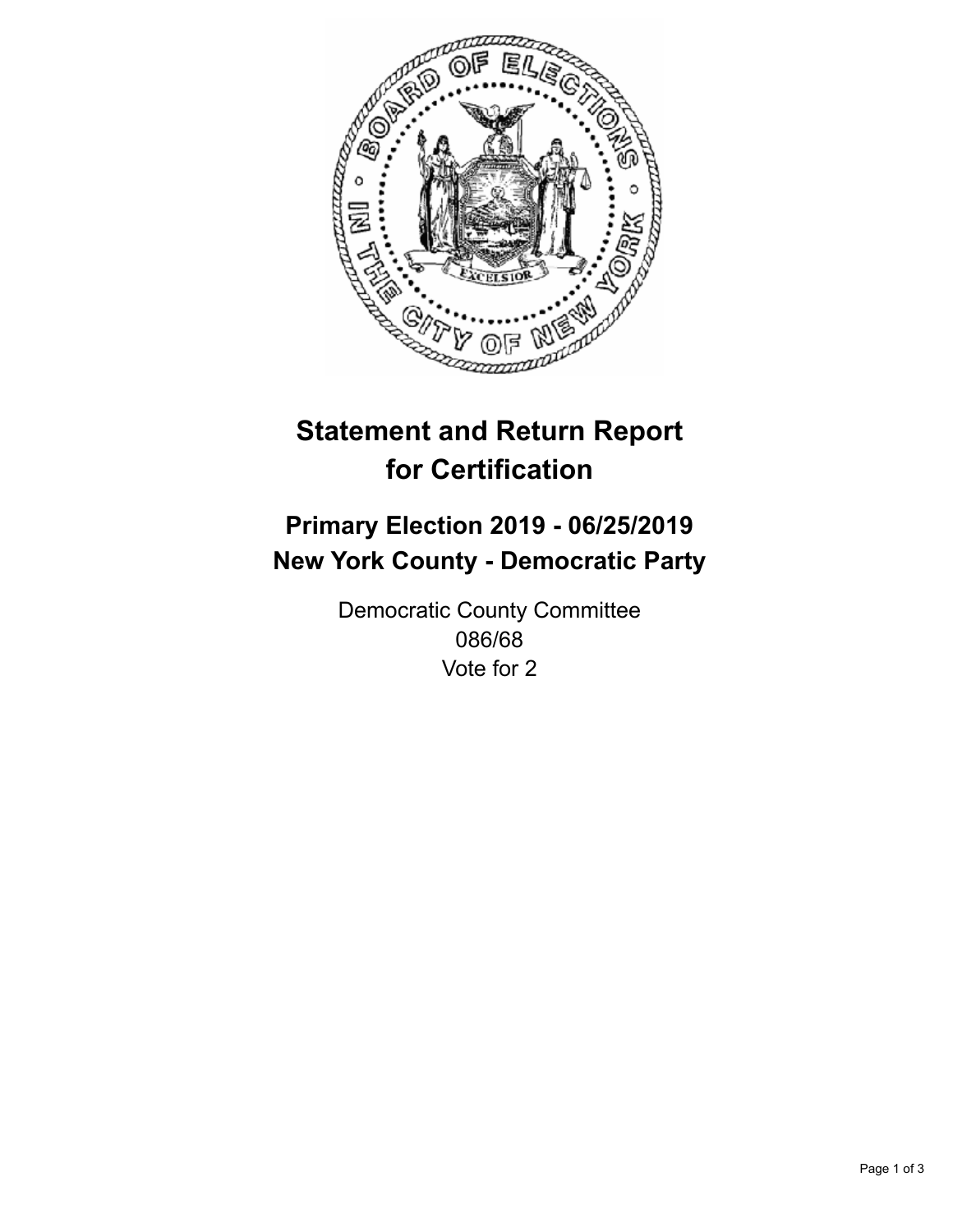

## **Assembly District 68**

| <b>PUBLIC COUNTER</b>                                    | 21 |
|----------------------------------------------------------|----|
| MANUALLY COUNTED EMERGENCY                               | 0  |
| ABSENTEE / MILITARY                                      |    |
| AFFIDAVIT                                                |    |
| <b>Total Ballots</b>                                     | 23 |
| Less - Inapplicable Federal/Special Presidential Ballots | 0  |
| <b>Total Applicable Ballots</b>                          | 23 |
| <b>SANTOS NEGRON</b>                                     | 7  |
| <b>EVELYN RAMOS</b>                                      | 6  |
| ANN MARIE VASQUEZ                                        | 8  |
| MAX MARKHAM (WRITE-IN)                                   |    |
| <b>Total Votes</b>                                       | 22 |
| Unrecorded                                               | 24 |